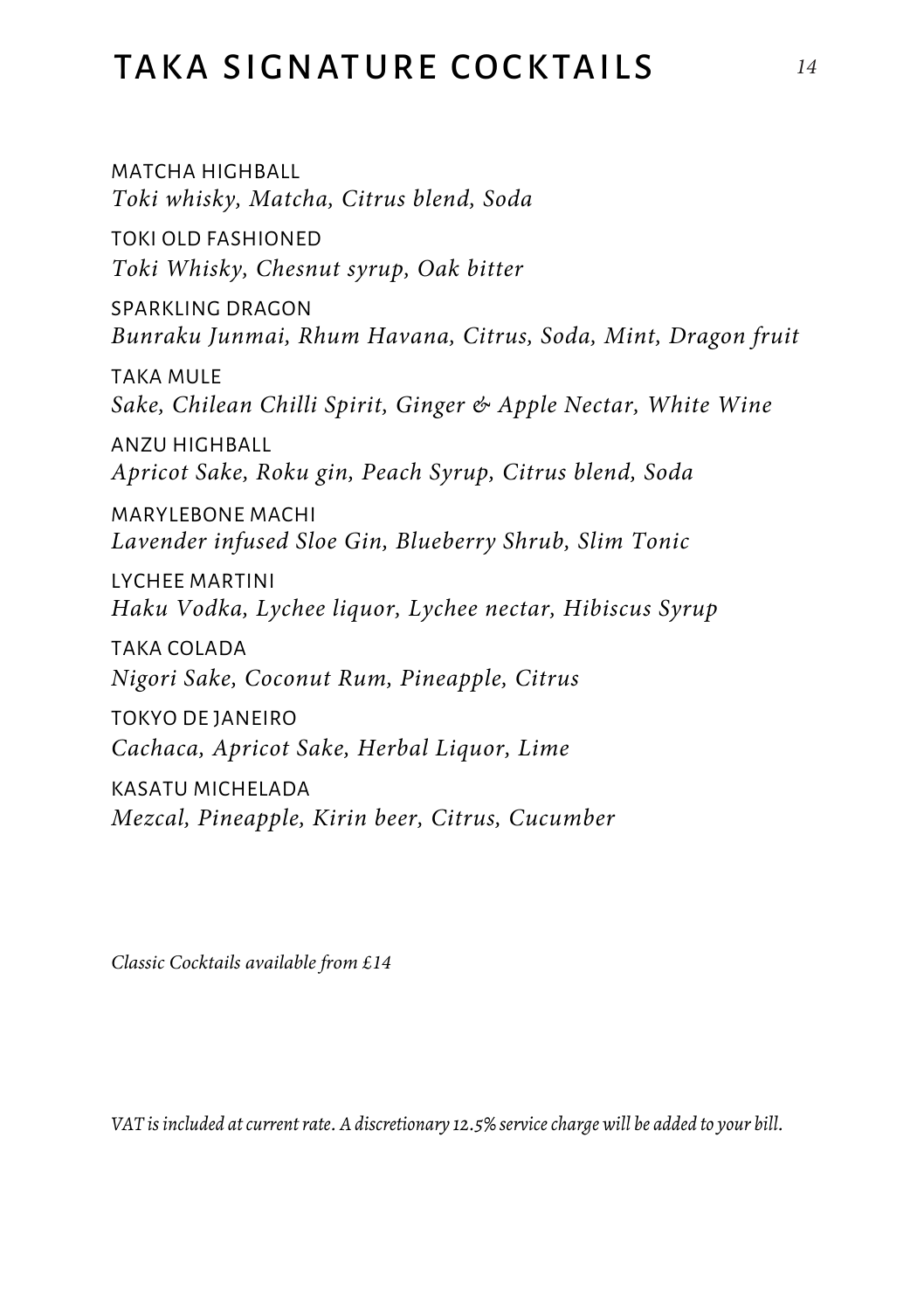## TAKA PREMIUM COCKTAILS

OKINAWA DAIQUIRI *Awamori, Green Tea & Lime Sugar, Edamame*

**CAILIN** *Nikka Whisky, Maraschino Liq, Punt & Mes, Peychaud*

KYOTO SOUR *Ki no bi Gin, Cucumber Syrup, Tedorigawa Junmai Sake*

### TAKA VIRGIN COCKTAILS

VIRGIN MARY *Tomato juice, lemon juice, Worcestershire sauce, Tabasco, Soy and Basil*

ICED HOJICHA *Fresh Ginger, Hojicha tea, Citrus Blend*

GINGER TEPACHE *Fermented Pineapple, Ginger ale, Citrus blend*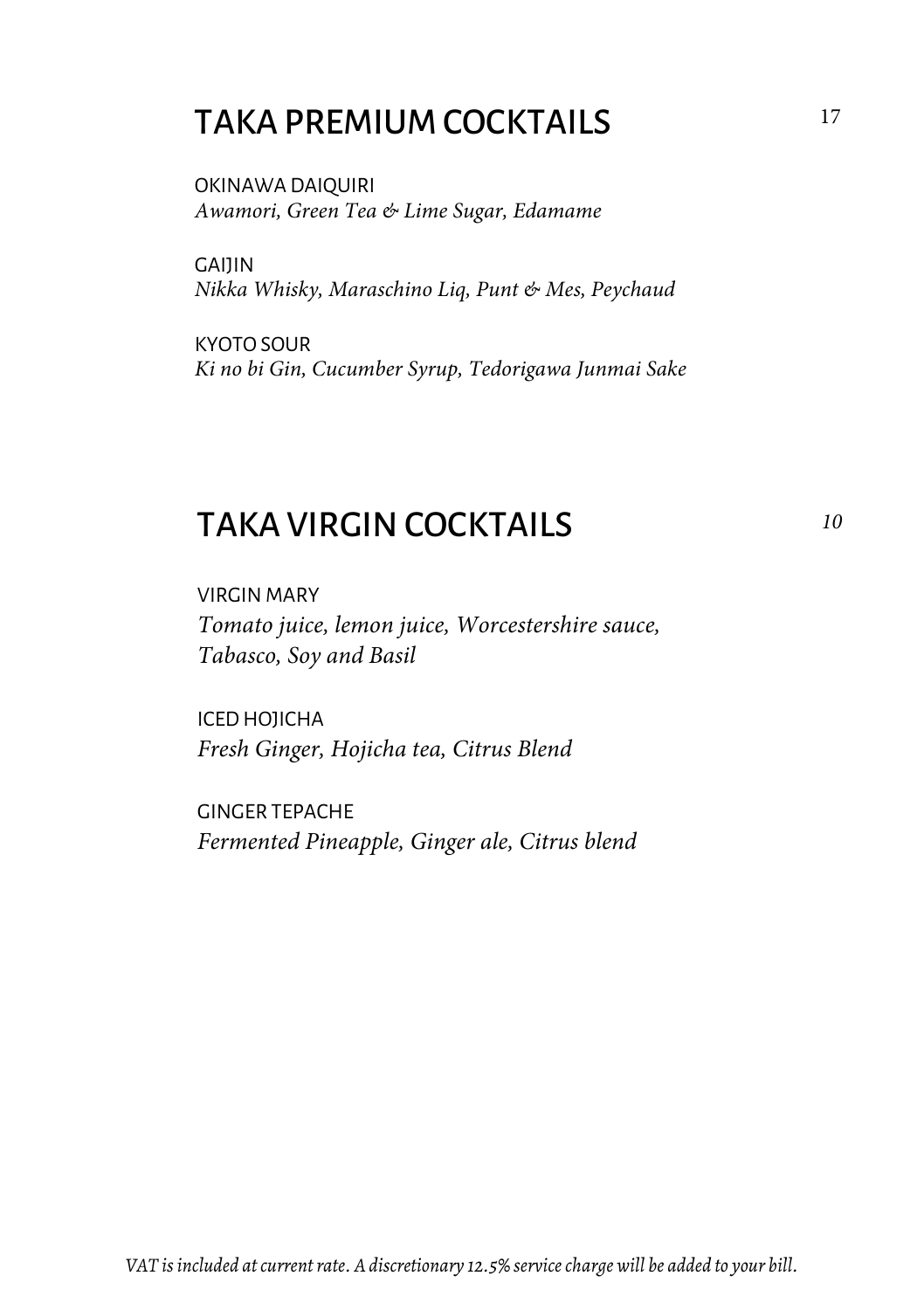| SAKE GLASS & CARRAFE                                            | Glass<br>100ml | Carrafe<br>300ml |
|-----------------------------------------------------------------|----------------|------------------|
| Bunraku Oniwaka Honjozo<br>. Dry, Sharp and Crisp               | 8              | 22               |
| Tedorigawa Yamahai Junmai<br>. Dry, Sharp and smooth all in one | 13             | 36               |
| Kamoizumi Junmai Daiginjo<br>. Earthy and complex sake          | 17.5           | 52               |
| <b>SAKE BOTTLES</b>                                             |                |                  |
| <b>SPARKLING SAKE</b>                                           |                |                  |
| Ume no Ya, Tsuki Usagi 300ml<br>. Naturally Effervescent Sake   |                | 23               |
| Umeshu Kotsuzumi sparkling 250 ml<br>. Sparkling Plum Sake      |                | 27               |
| <b>SMALL AND HALVES</b>                                         |                |                  |
| Tedorigawa Yamahai Daiginjo 300ml<br>. Pure, fresh and woody    |                | 46               |
| Kamoizumi Junmai Daiginjo 500ml<br>. Earthy and complex sake    |                | 82               |
| Koshi no Kanbai Tokusen Ginjo 500ml                             |                | 85               |

 *. Light, clean and delicate*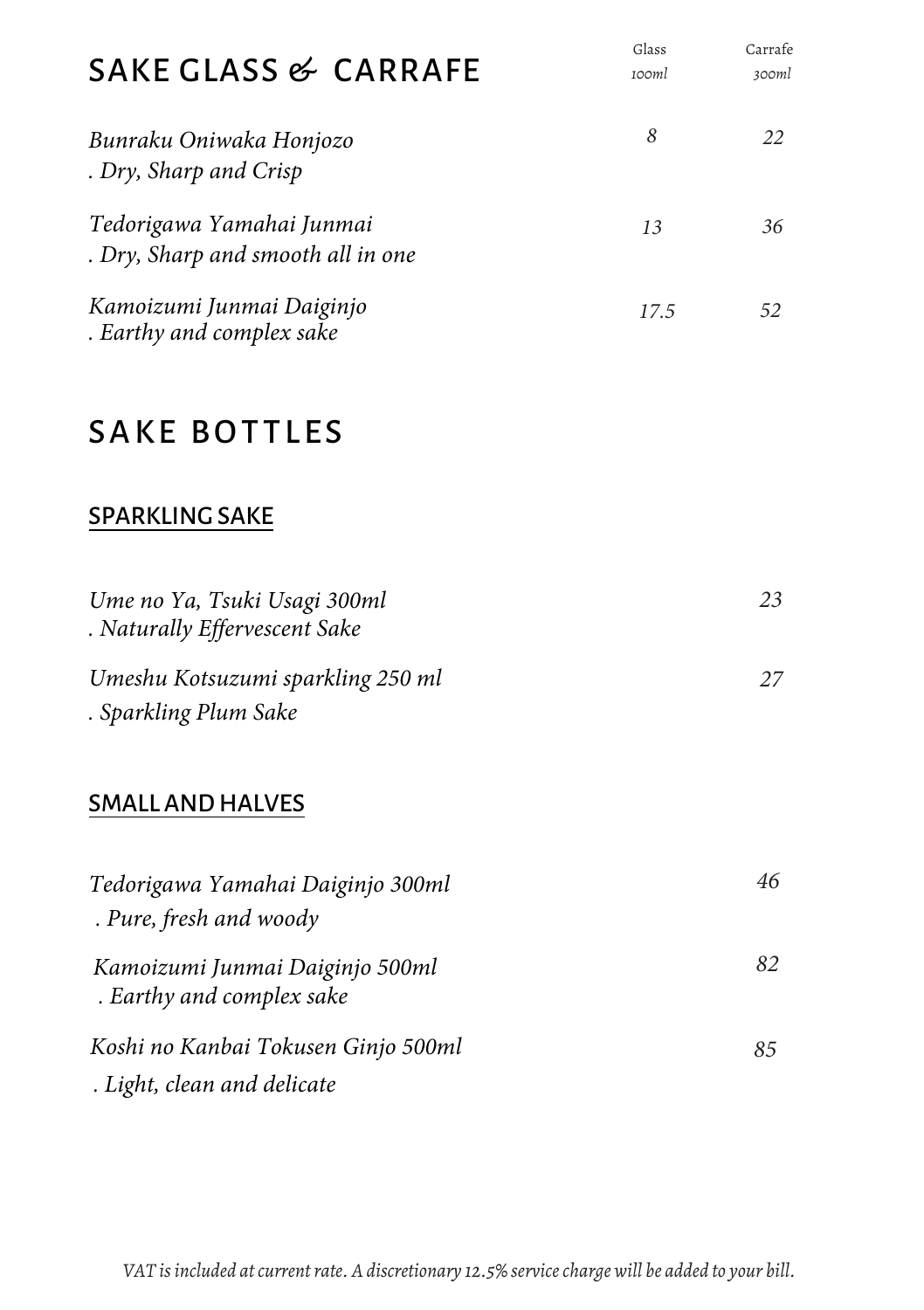### BOTTLES *720 ml*

| Bunraku Oniwaka Honjozo<br>. Dry, Sharp and Crisp.                          |     | 120 |
|-----------------------------------------------------------------------------|-----|-----|
| Kawatsuru Fuku Nigori Sake<br>. Cloudy unfiltered sake. Rich and sweet.     | 72  |     |
| Bijofu Gin No Yume Junmai Daiginjo<br>. Elegant and fruity notes of Banana. | 94  |     |
| Tedorigawa Yamahai Junmai<br>. Dry, Sharp and smooth all in one.            | 99  |     |
| Nagurayama Yokikana Ginjo<br>. Fruity, smooth and balanced.                 | 110 |     |
| Sohomare 'Indigo' Junmai Ginjo<br>. Rich, robust and elegant flavours.      | 111 |     |
| Koshi no Kanbai 'Sai' Ginjo<br>. Aromatic, Crisp with Umami taste.          | 116 |     |
| Masumi 'Sanka' Junmai Daiginjo<br>. Fresh, Savoury, Mild fruit aromas.      | 160 |     |

*Magnum 1.8L*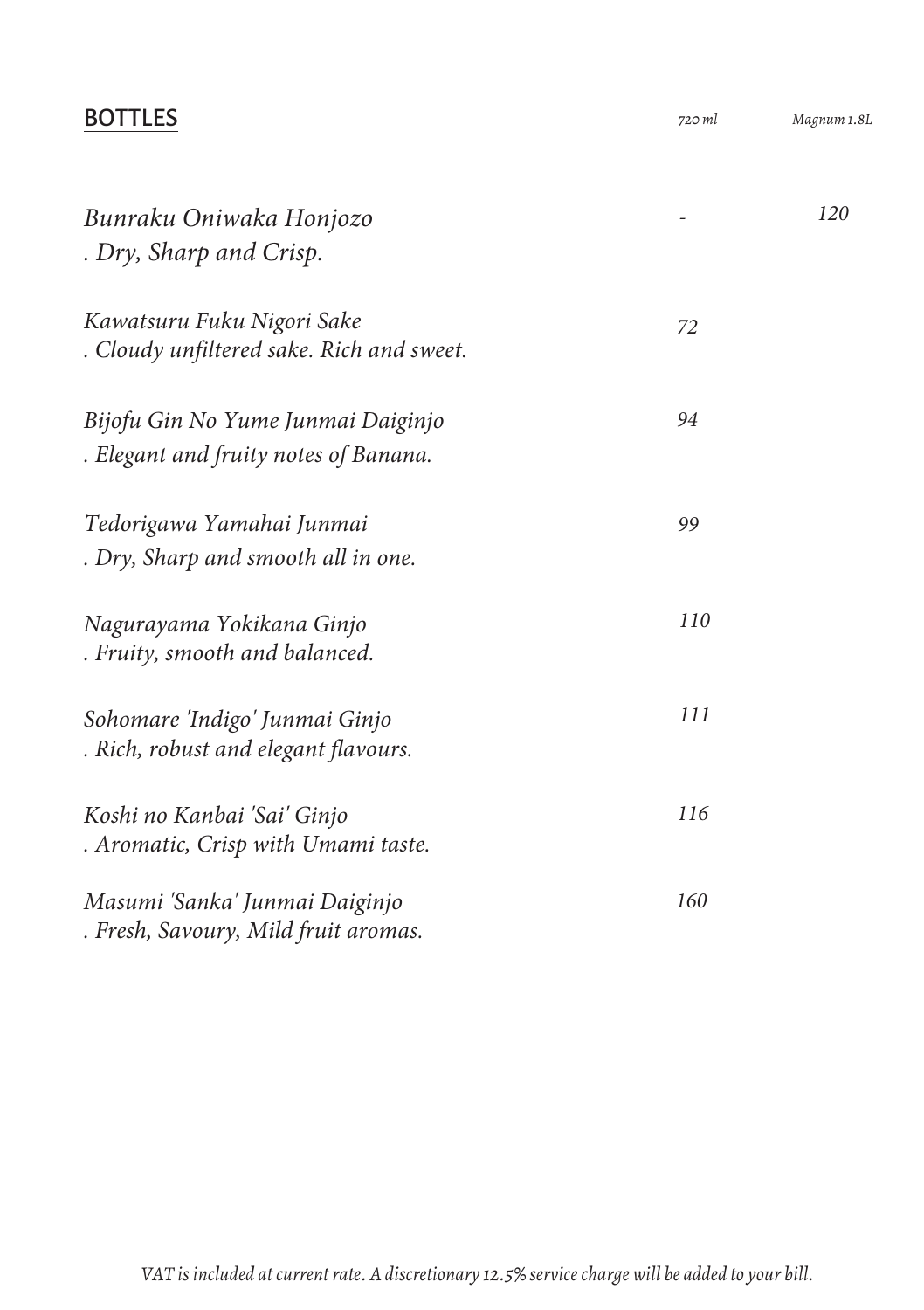| <b>FRUITY SAKE</b>                                             | 100ml | 720ml |
|----------------------------------------------------------------|-------|-------|
| Umeshu Sayuri Classic<br>. Traditional, Clear and Well-Balance | 13    | 86    |
| Umeshu Ume No Yado Aragoshi<br>Modern, Riched and Textured.    | 11.5  | 81    |
| Yuzushu Eme No Yado<br>Refreshing, Clean and Zingy.            | 12    | 83    |
| Apricot Bunraku Anzu<br>. Amber, Mature and Mellow             | 10    | 70    |

### A W AMORI (SHOCHU)

|                                  | 50 ml | 720ml |
|----------------------------------|-------|-------|
| Higa Zanpa                       | 6     | 77    |
| . White Fruity, Pure and Smooth. |       |       |
| Ryukyu 1429                      | 15    |       |
| . Hot, Leafy and Young.          |       |       |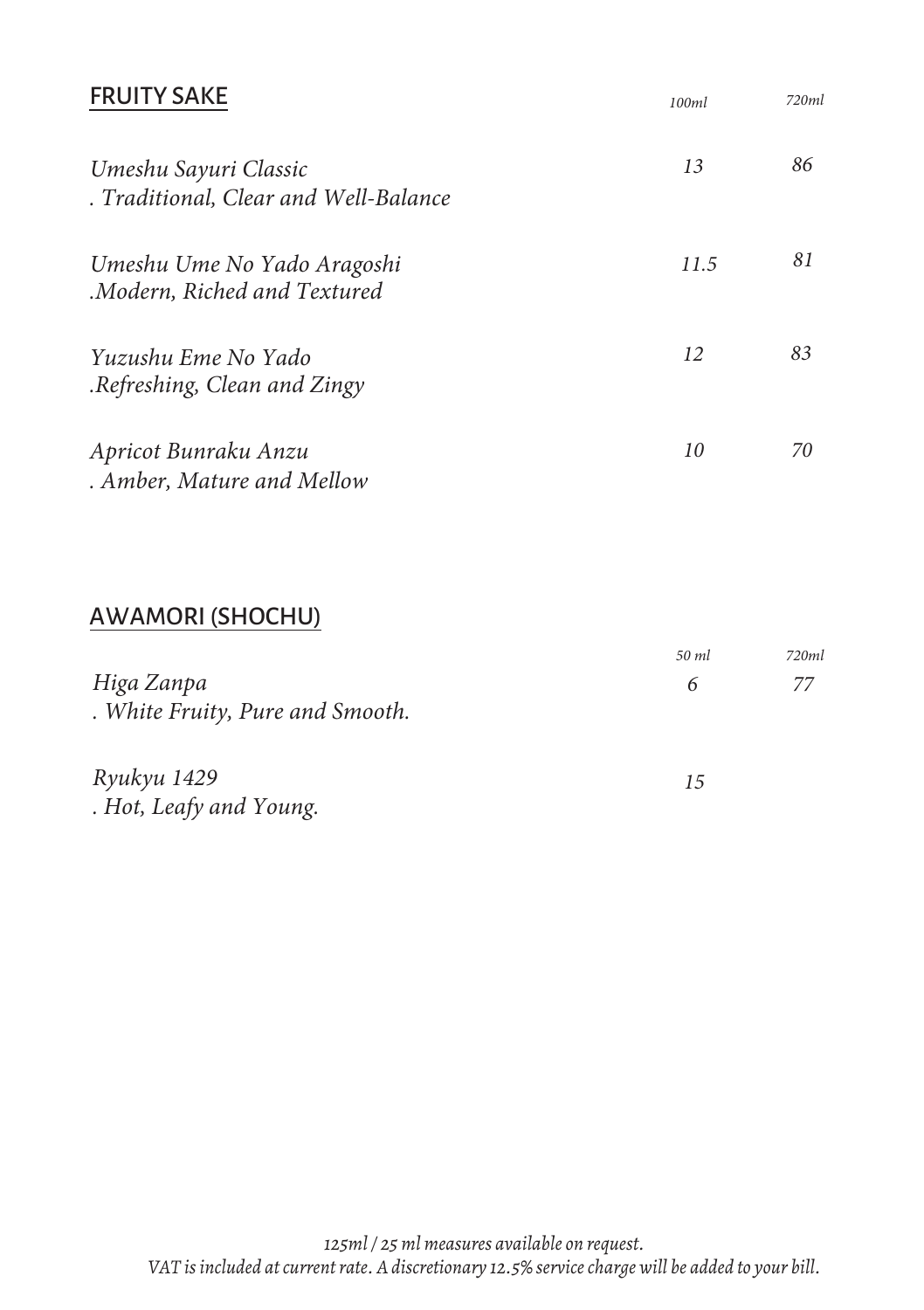## WINE BY THE GLASS

### SPARKLING 125ml

| Prosecco Casa Paolin Pietra Fine      |      |
|---------------------------------------|------|
| Champagne Delavenne Brut Tradition NV | 14.5 |

### WHITE 125ml

| France - Sauvignon Blanc Emille Balland 2020     | 8  |
|--------------------------------------------------|----|
| Italy - Varietal Blend Langhe Rapuje Sordo 2020  | 10 |
| USA - Chardonnay Daou Vineyard 2020              | 12 |
| France - Chablis Grand Cru Valmur, C Moreau 2018 | 29 |

### ROSE 125ml

| France - Estandon Diamarine, Provence 2019   |    |
|----------------------------------------------|----|
| <b>RED 125ML</b>                             |    |
| France - Gamay, Domaine du Moulin Camus 2020 |    |
| USA - Cabernet Sauvignon, Daou Vineyard 2018 | 13 |
| South Africa - Shiraz, De Trafford 2016      | 14 |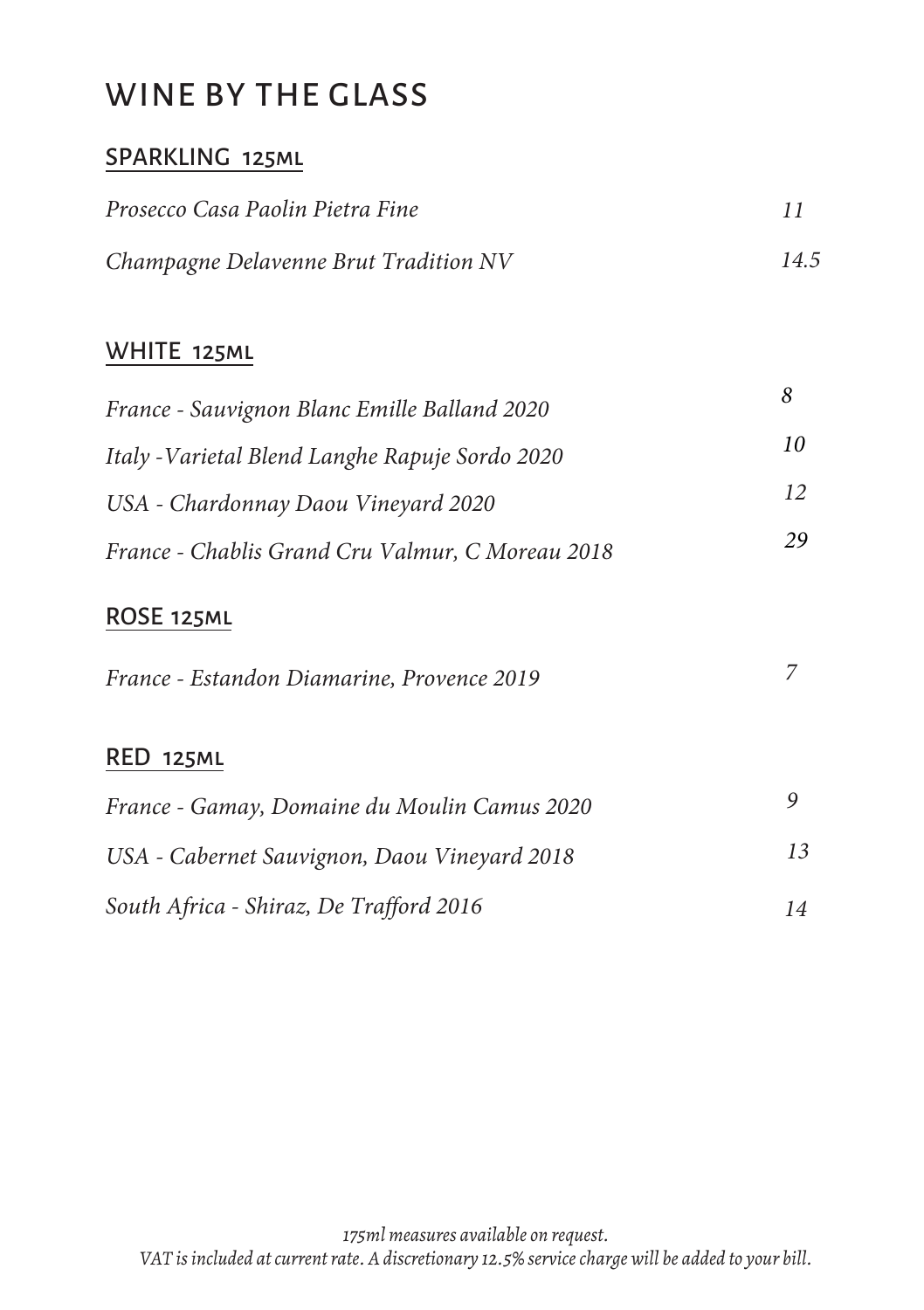## *ENGLI SH SPARKL ING AND CHAMPAGNE*

#### SPARKLING

| Prosecco Casa Paolin Pietra Fine                                     | 55  |
|----------------------------------------------------------------------|-----|
| Veneto, Italy                                                        |     |
| Soft, orchard fruits and white flowers carried by a beautifully      |     |
| linear and pinpoint seam of minerality.                              |     |
| Coates & Seely Britagne Rose, Brut Reserve, NV<br>Hampshire, England | 90. |
| Crisp & fresh with a lovely pale pink color.                         |     |
| Delicate aromas of rose hips and summer berries.                     |     |
| Chapel Down Rose, Brut reserve, NV                                   | 90  |
| Kent, England                                                        |     |
| This is a classic example of quality English sparkling wine          |     |
| with aromas of red apple, citrus and freshly baked bread             |     |
|                                                                      |     |

#### CHAMPAGNE

| Delavenne Grand Cru Brut Tradition NV                           | 82  |
|-----------------------------------------------------------------|-----|
| From Bouzy this Champagne is a pure expression of the           |     |
| terroir. Notes of Apple and lemon. Refreshing and light bubles. |     |
| Dom Perignon Brut Vintage 2010                                  | 335 |
| A firm and vivid Champagne with a precise, focused              |     |
| palate. Full-bodied and dry. It's very layered and bright with  |     |
| light pineapple, peach, praline, cooked-apple and               |     |

*stone aromas.*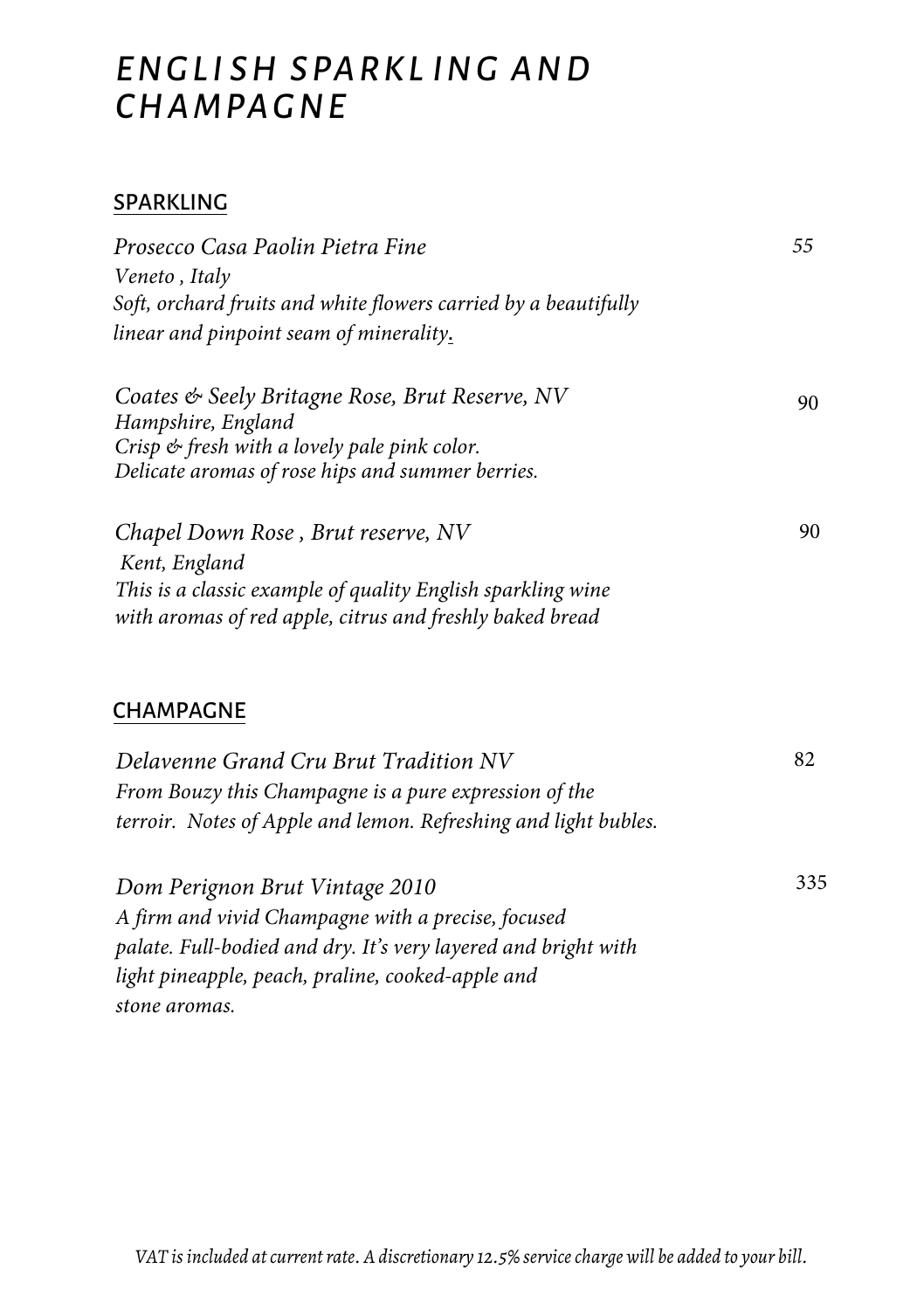### W**HITE**

| Bosman Chenin Blanc 2019<br>Wellington, South Africa<br>Medium to full style with a long clean, crisp aftertaste. Fresh<br>citrus aromas combined with peach and white pear notes.                                                                                | 33.5 |
|-------------------------------------------------------------------------------------------------------------------------------------------------------------------------------------------------------------------------------------------------------------------|------|
| Domaine Balland Le Balbuzard , Sauvignon Blanc 2020<br>Loire Valley, France<br>The palate is fresh and clean, exactly how Sauvignon should be,<br>with those citrus notes being joined by gooseberry, juicy green<br>apple and hints of classic Loire minerality. | 38   |
| Gavi, Araldica 'La Batistina' 2020<br>Italy, Piedmont<br>A wine of quality made from a Cooperative located in Barbera<br>d'Asti area. Lemon, Peachy and dry this wine is perfect for<br>Aperitif or to accompanied your raw starters.                             | 49   |
| Sordo Rapuje Langhe Bianco 2020<br>Italy, Piemont<br>This wine is the perfect combination of 3 grapes Variety.<br>Sauvignon Blanc, Chardonnay and Viogner. Complex, Aromatic<br>and Dry. It will be a perfect match to our Black Cod Miso dish.                   | 56   |
| Bott Geyl Les elements, Dry Riesling 2018<br>Alsace, France<br>Biodinamic wine with the true expression of the terroir. Clear,<br>ripe and concentrated stone fruit bouquet. This wine will be<br>perfect with your Sushi rolls.                                  | 65   |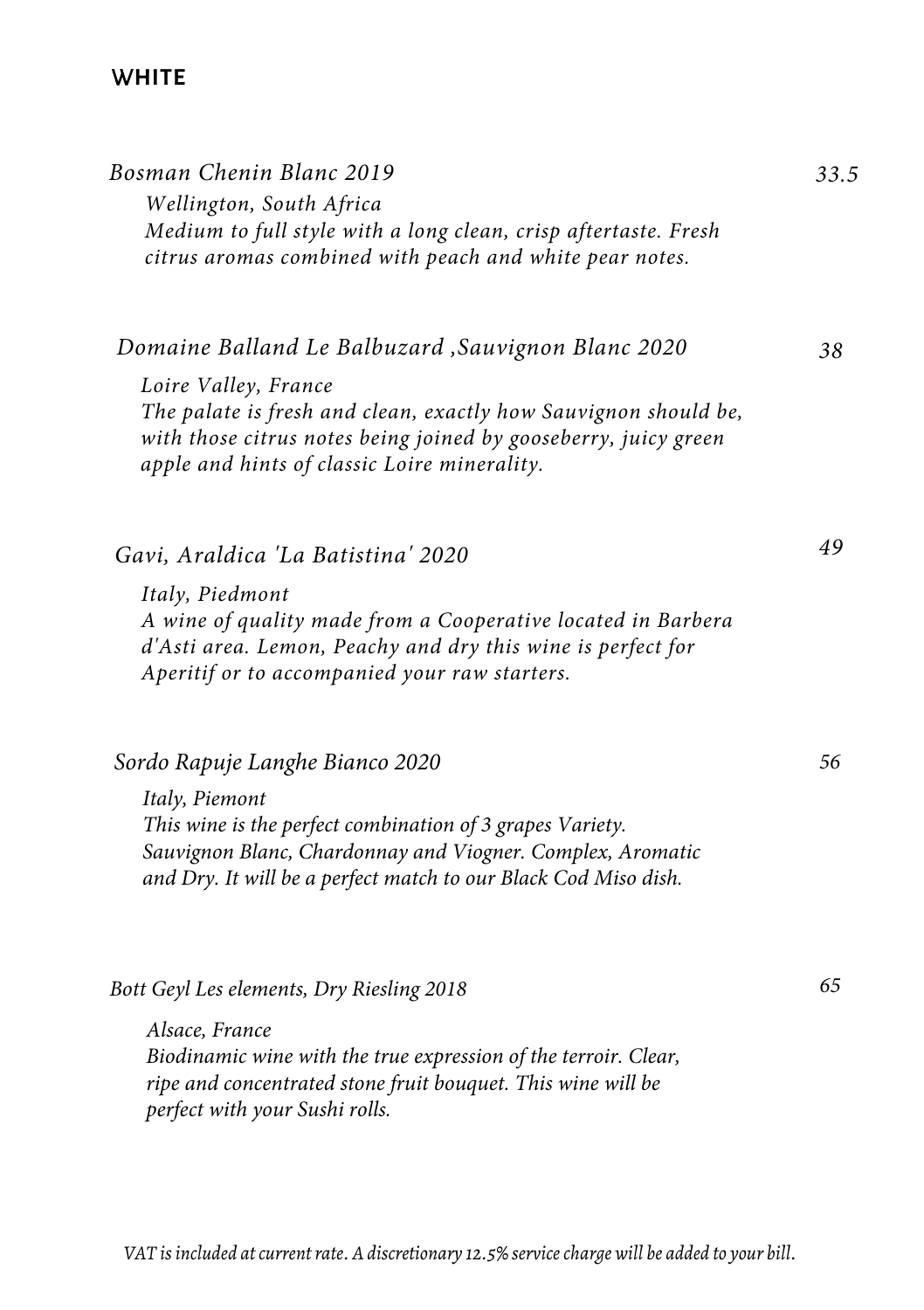*Daou Vineyard Chardonnay 2020 67*

*Paso Robles California, USA This lush and luxuriant Chardonnay presents tropical aromas of pineapple, mango and freshly sliced banana, all accented by captivating accents of nutmeg, vanilla, honeysuckle, and hazelnut.*

*Astrolabe, Sauvignon Blanc 2019 Marlborough, New Zealand*

*The palate is medium-bodied with white peach, tropical fruits and citrus flavours and a fresh, dry mineral finish.*

*Robert Mondavi Fumee Blanc 'To Kalo', 2015 <sup>160</sup> Napa Valley, USA Zesty lemon, tangerine and pink grapefruit, exotic pineapple, mango flavors and a touch of fresh springtime grass.*

*Chablis Grand Cru Valmur, Chirstian Moreau 2018 170 Burgundy, France Chablis the king of Chardonnay!*

*Pure, fine and elegant with a long mineral finish. Revealing fresh fruits notes and flower scents.*

#### SWEET WINE

*Royal Tokaji Harvest 2017 9 44*

*Very fruity - pear and citrus. With a bit of minerality and honey. Sweet yet not overwhelming.*

*125ml measures available on request. VAT is included at current rate. A discretionary 12.5% service charge will be added to your bill.* *75*

100ml 500ml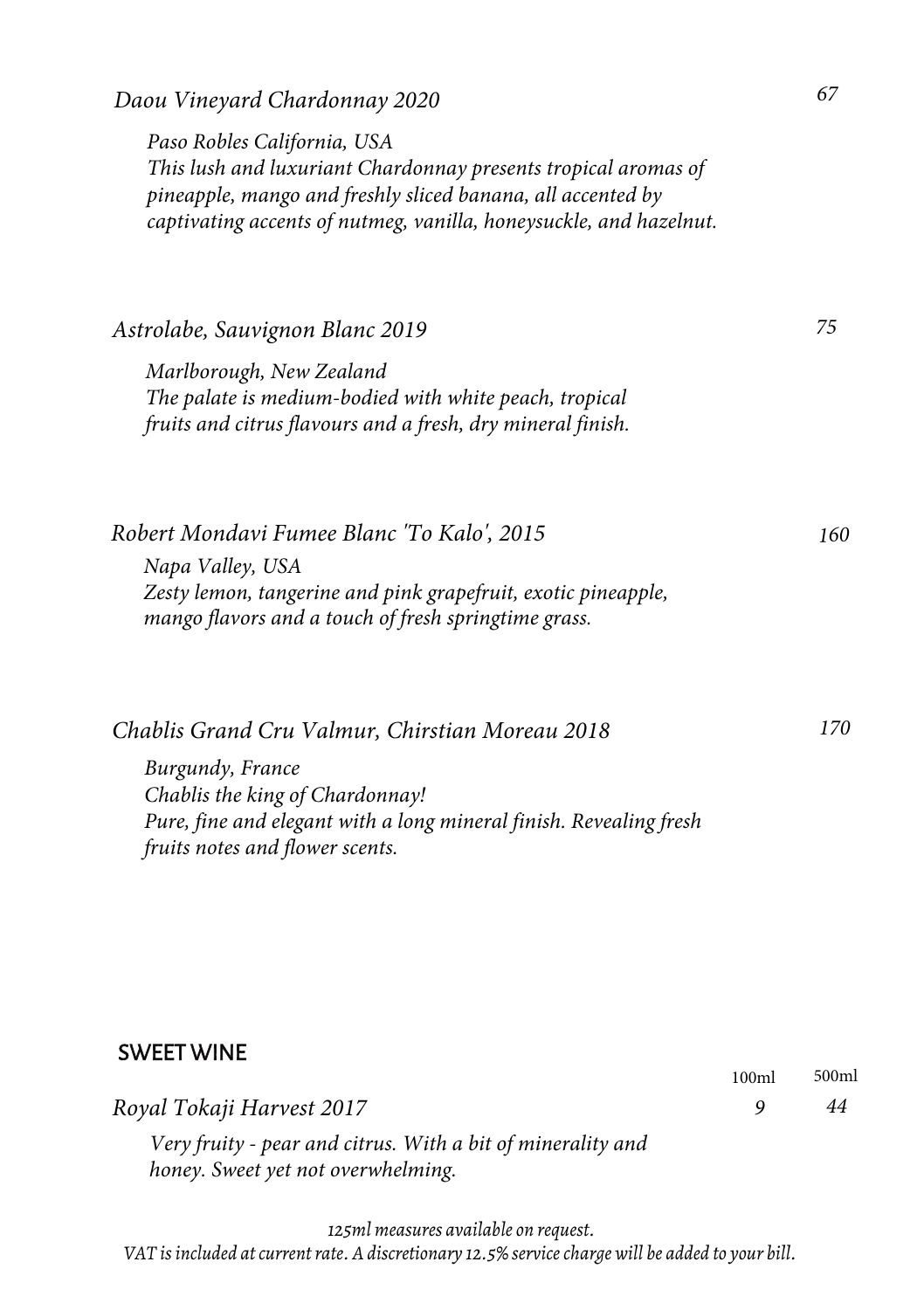## **WINE**

### ROSÉ

| Estandon Diamarine , Coteaux Varois 2019                       | 40 |
|----------------------------------------------------------------|----|
| Provence, France                                               |    |
| It's refreshing, light, and dry, with more focus on fruit than |    |
| minerality.                                                    |    |

*Chateau Maris, Rose De Nymphe Emue 2020*

*Provence, France Notes of ripe red berries and citrus, round and refreshing at the same time.*

*Infusion Pinot Noir Prophet's Rock 2018*

*Central Otago, New Zealand Not a typical rose wine! Juicy and easy drinking, this Kiwi Pinot is the missing link between rose and red wine.*

*80*

*55*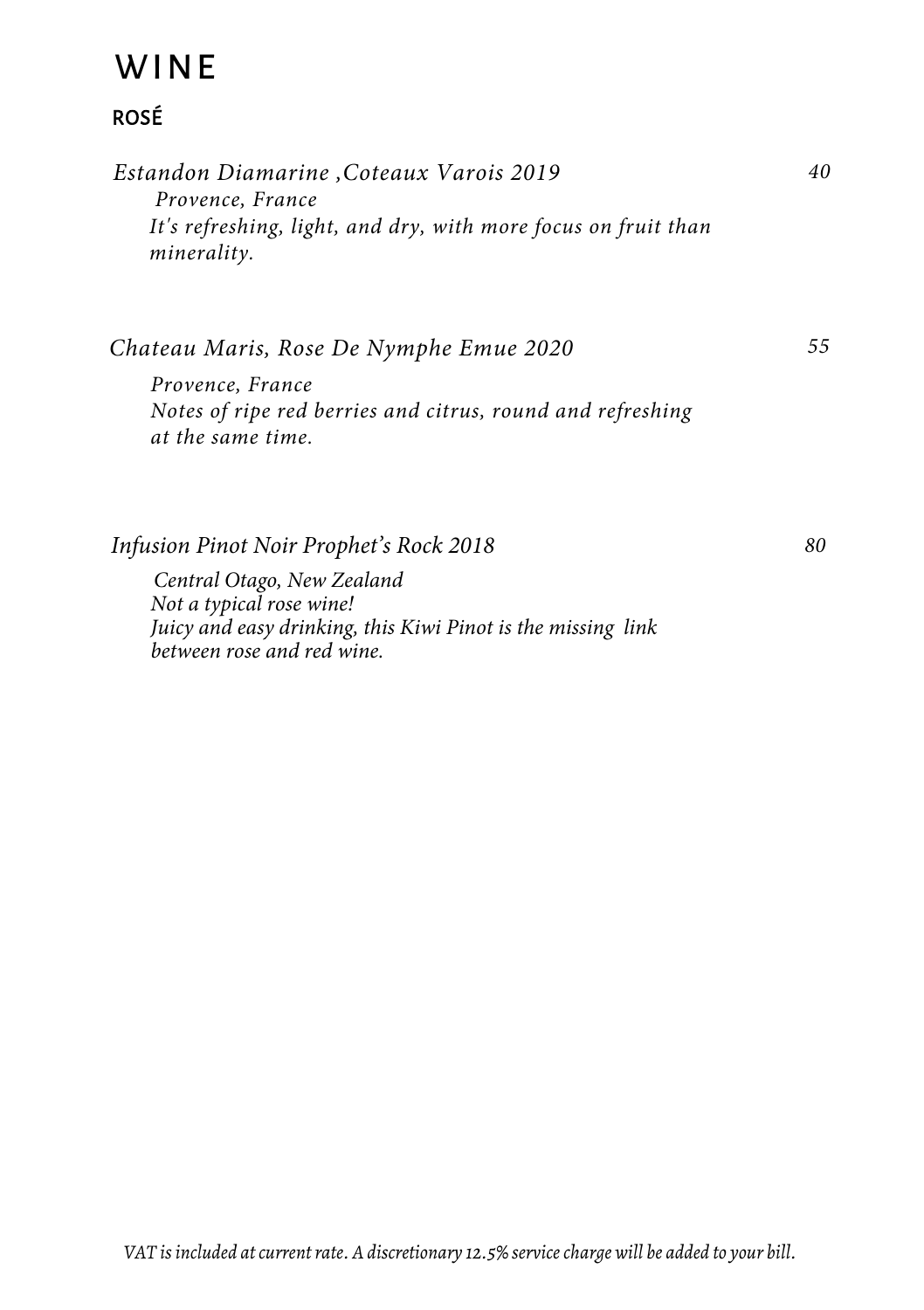#### RED

*Domaine du Moulin Camus, Gamay 2020*

*Loire valley, France A light red wine with dense fruits of Morello cherries & Victoria plums, with a satisfyingly full mid-palate.* 

*Punt Roard, Airlie Bank, Cabernet Franc 2018*

*Yarra Valley, Australia This explosive cabernet Franc will seduce you with it's juiciness. The flavours of grilled peppers will offer you the perfect match to out Robatta selection.* 

*Catena Appelation, Vista Flores Malbec 2019 Mendoza, Argentina Rich and dense Malbec with notes of plums, violets and dark chocolate, from one of the best terroirs of the Mendoza vineyard.*

#### *Stonier, Pinot Noir 2019*

*Mornington Peninsula, Australia Taste the cool-climate excellence in structured notes of red fruits and spice and a luscious finish.*

*Daou Cabernet Sauvignon 2018*

*Paso Robles California, USA Rich and sophisticated on the nose with currant, black cherry, cedar and eucalyptus. Excellent structure and harmony. This is the perfect combination to our Wagyu Sando!*

*39*

*46*

*58*

*77*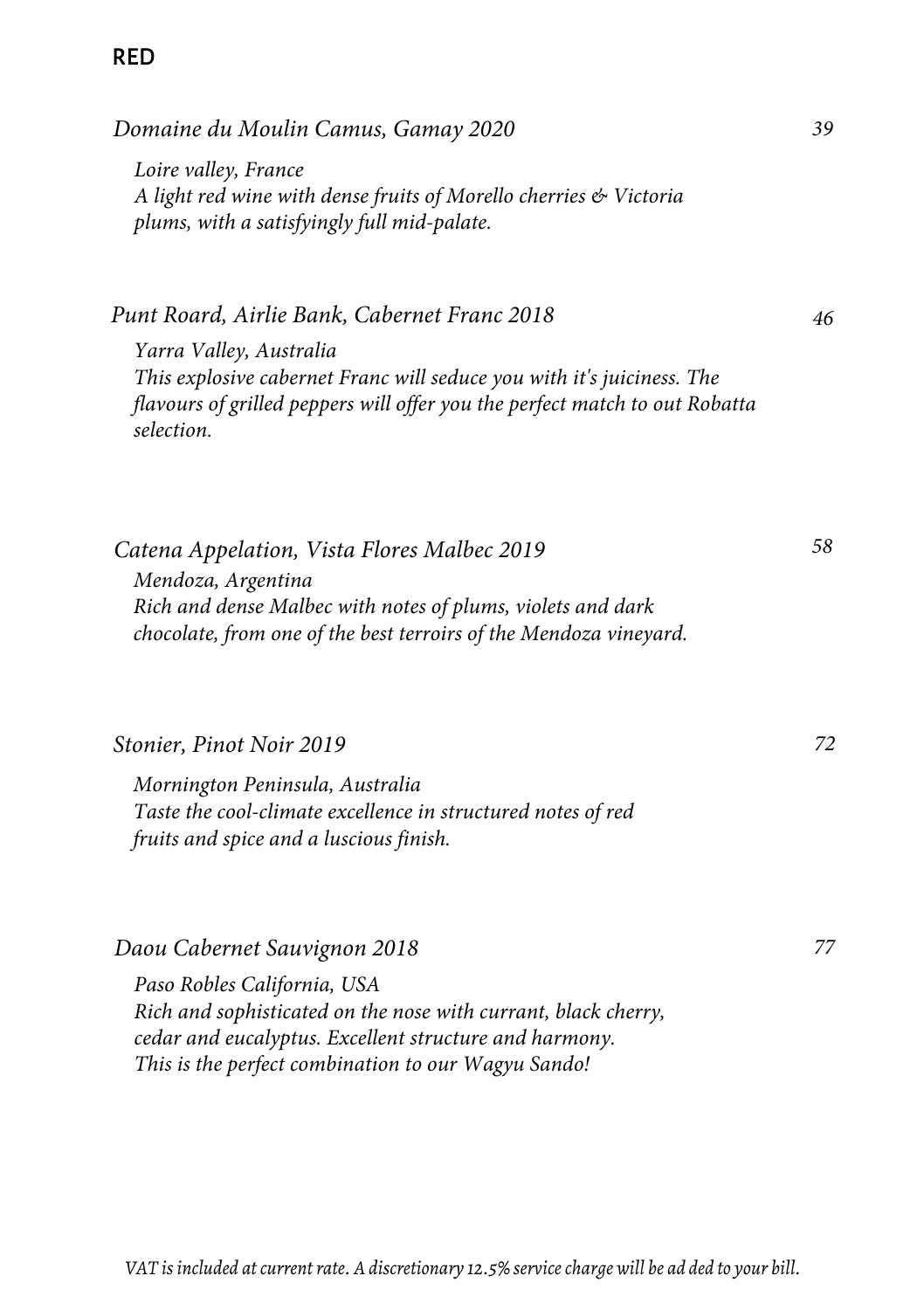### RED

| De Trafford Blueprint, Shiraz 2016                                                                                                                                                                                                                             | 79,5 |
|----------------------------------------------------------------------------------------------------------------------------------------------------------------------------------------------------------------------------------------------------------------|------|
| Stellenbosch, South Africa<br>A powerful shiraz from the beautiful hills of Stellenbosch, spicy with<br>deep blackerry and blueberry notes.                                                                                                                    |      |
| Domaine de la Pinte Capitaine, Arbois Rouge 2017<br>Jura, France<br>A very light bodied & pale red blend of Pinot Noir and local<br>varietals with a combination of red currant and earthy<br>aromas.                                                          | 82   |
| Bibi Graetz Soffocone Di Vincigliata IGT 2018<br>Tuscany, Italy<br>This wine is loaded with sourcherries, and avant garde take on<br>Toscana's classic Sangiovese cultivar. Grown right above<br>Florence by a kult winemaker.                                 | 88   |
| Chambolle-Musigny Domaine de la Pousse d'Or 2014<br>Burgundy, France<br>Chambolle is considered the most delicate terroir of Burgundy,<br>and rightly so; this biodynamic wine is all about raspberry<br>and currant notes.                                    | 175  |
| St Julien, Chateau Langoa Barton Grand Cru Classé 2009<br>St Julien, Bordeaux<br>3eme Grand Cru Classe. Aromas of blackberry, tobacco and hints<br>of mint and cedar. Medium to full-bodied with smooth tannins<br>and slightly meaty finish. Quite a monster! | 220  |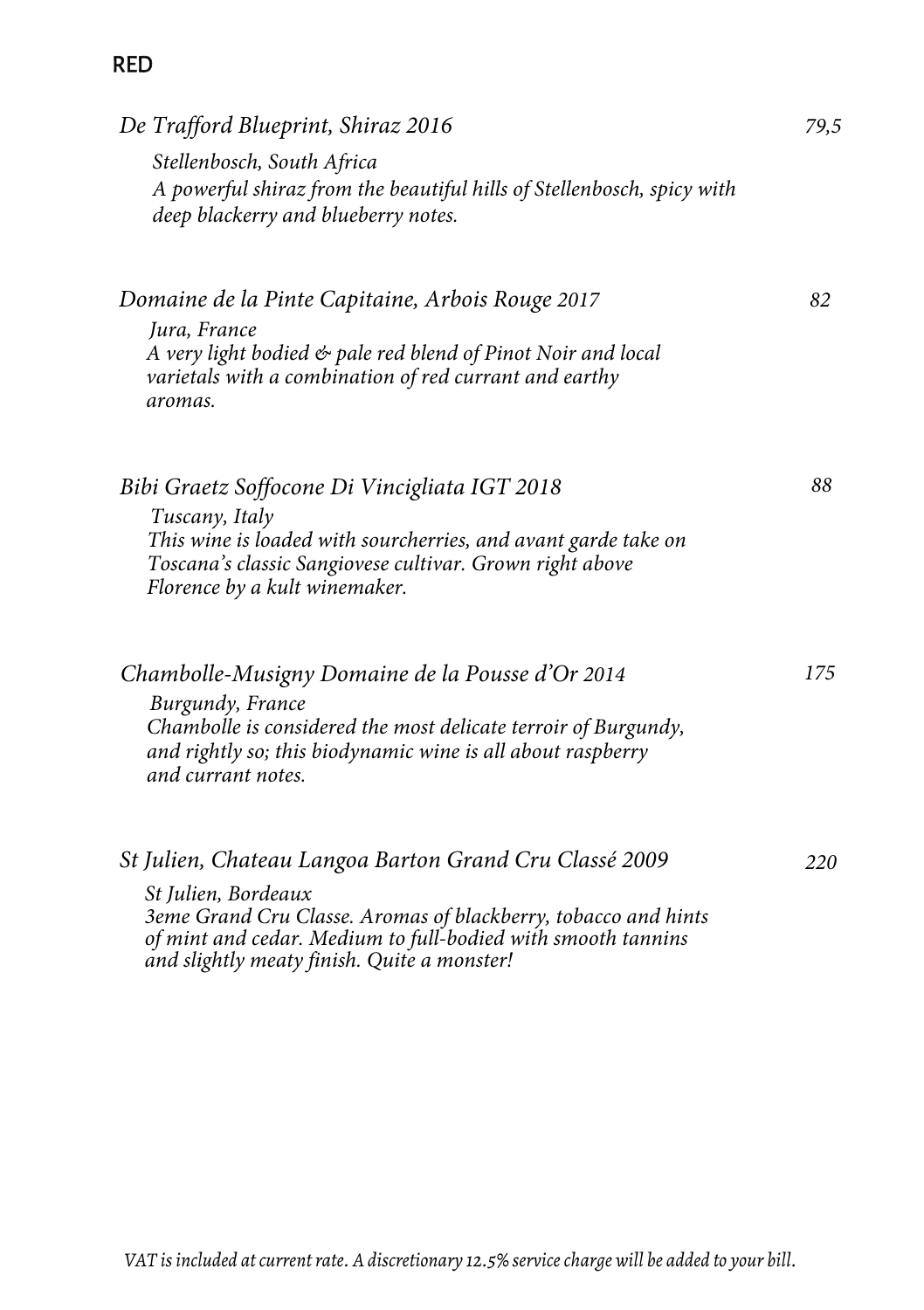## WHISKY AND BO URBON

### **JAPANESEWHISKY**

| Suntori Toki                        | 9    |
|-------------------------------------|------|
| Kasei Blended Whisky                | 11.5 |
| Suntory Chita Single malt           | 13.5 |
| Nikka from the Barrel               | 14   |
| Nikka Coffey Grain                  | 13.5 |
| Nikka Coffey Malt                   | 14.5 |
| Mars Maltage Cosmo Blended malt     | 16   |
| Suntori Hakushu Distiller's reserve | 17   |
| Suntori Hibiki Harmony              | 17   |
| Nikka Miyagikyo Single Malt         | 18   |
| Nikka Yoichi Single Malt            | 18   |
| Suntory Yamazaki 12 Years old       | 28   |
| Nikka 12 Years Old                  | 31   |

*50ml*

#### AMERICANW HISKEYBOURBON

| Buffalo Trace            |      |
|--------------------------|------|
| Sazerac Rye              | 12   |
| Rittenhouse Rye          | 11   |
| Sonoma Cherrywood Rye    | 13.5 |
| Sonoma Cherrywook Smoked | 14.5 |

#### **SCOTCHWHISKY**

| Glenmorangie Single malt |      |
|--------------------------|------|
| Laphroaig 10 Year Old    |      |
| Lagavulin 16 Year Old    | 16.5 |

*25ml measures available on request. VAT is included at current rate. A discretionary 12.5% service charge will be ad ded to your bill.*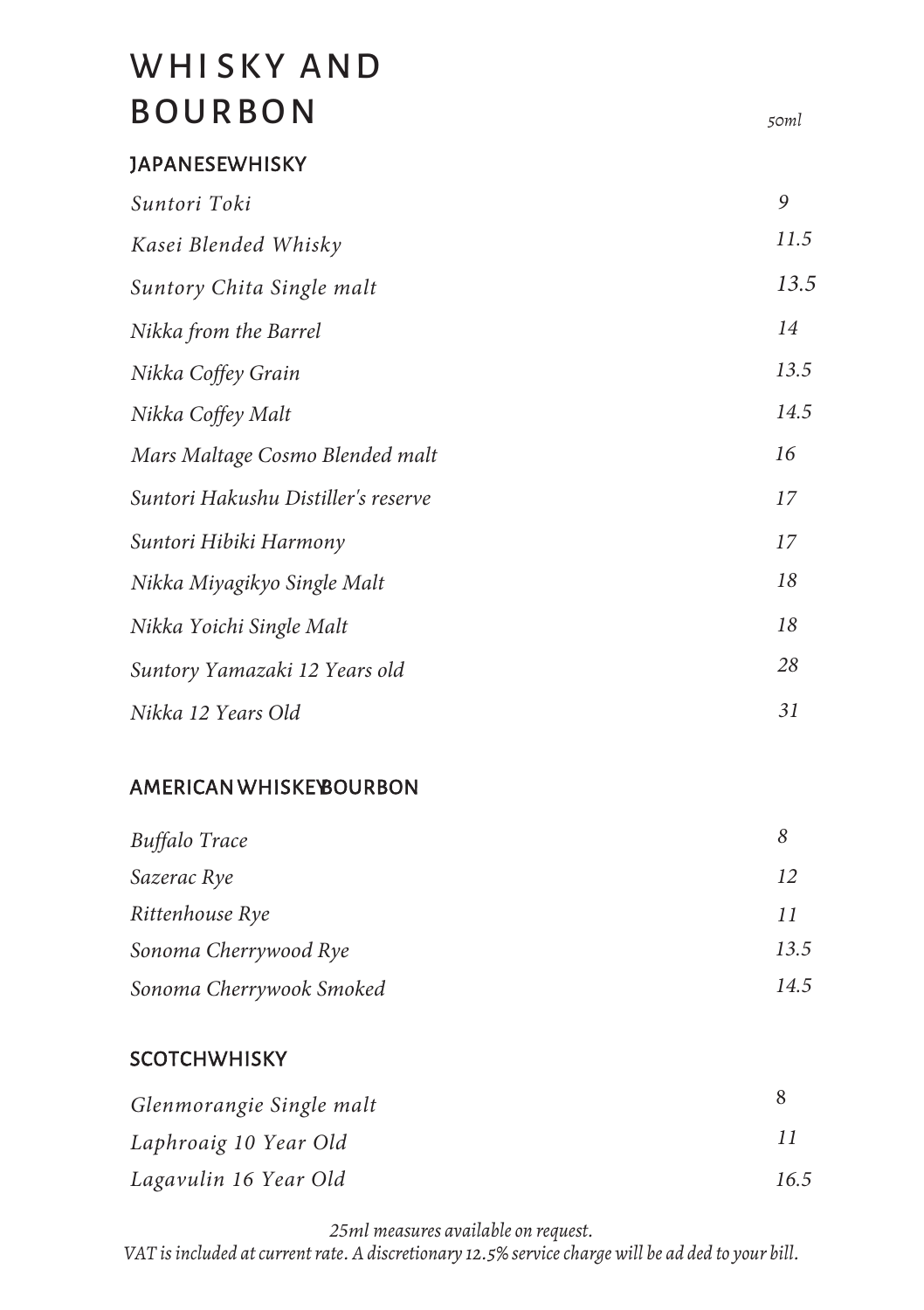# GIN

| Roku                         | 9  |
|------------------------------|----|
| Hendricks                    | 9  |
| Marylebone Orange & Geranium | 9  |
| Tanqueray 10                 | 10 |
| Nikka Coffey                 | 12 |
| Ki No Bi                     | 12 |
| Ki No Tea                    | 14 |
| Ki No Sei                    | 15 |

## VODKA

| Suntory Haku | 9.5  |
|--------------|------|
| East London  | 8.5  |
| Koniks Tail  | 9.5  |
| Nikka Coffey | 10.5 |
| Grey Goose   | 12   |

*5oml*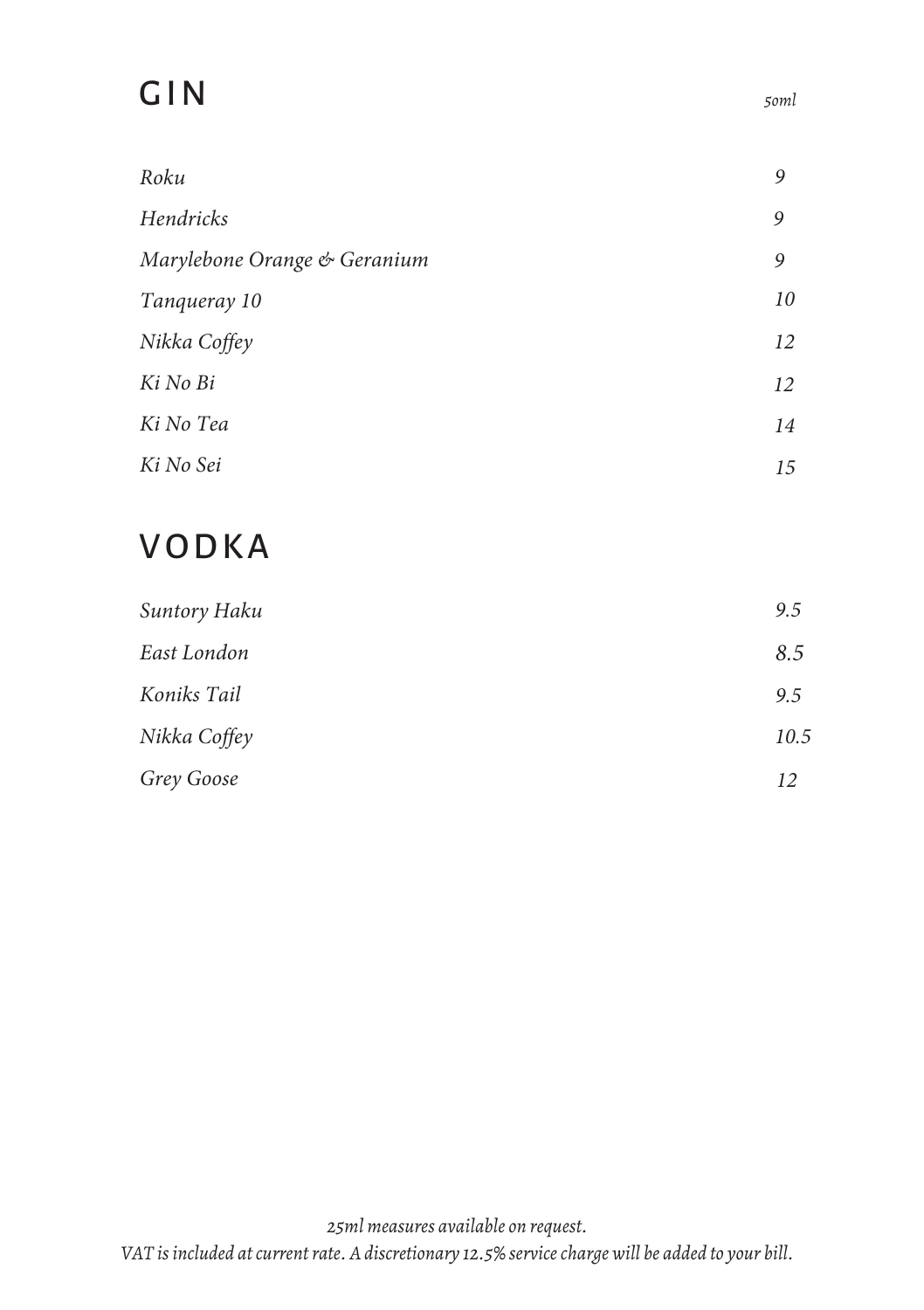## TEQUILA AND MEZCAL

*50ml*

| 1800 Silver Blanco | 9    |
|--------------------|------|
| 1800 Anejo         | 10   |
| Momento Mezcal     | 10   |
| Illegal Joven      | 12   |
| Illegal Reposado   | 15   |
| Fortaleza Blanco   | 15   |
| Fortaleza Reposado | 16.5 |

## RUM AND CACHACA

| Takamaka Extra Noir       | 8    |
|---------------------------|------|
| Aluna Coconut Rum         | 8    |
| <b>Plantation 5 years</b> | 8    |
| Veritas White rum         | 9    |
| Plantation Isle of Fiji   | 11   |
| La Hechiciera             | 12   |
| Plantation 2005           | 17.5 |
| Abelha Cachaca            | 7    |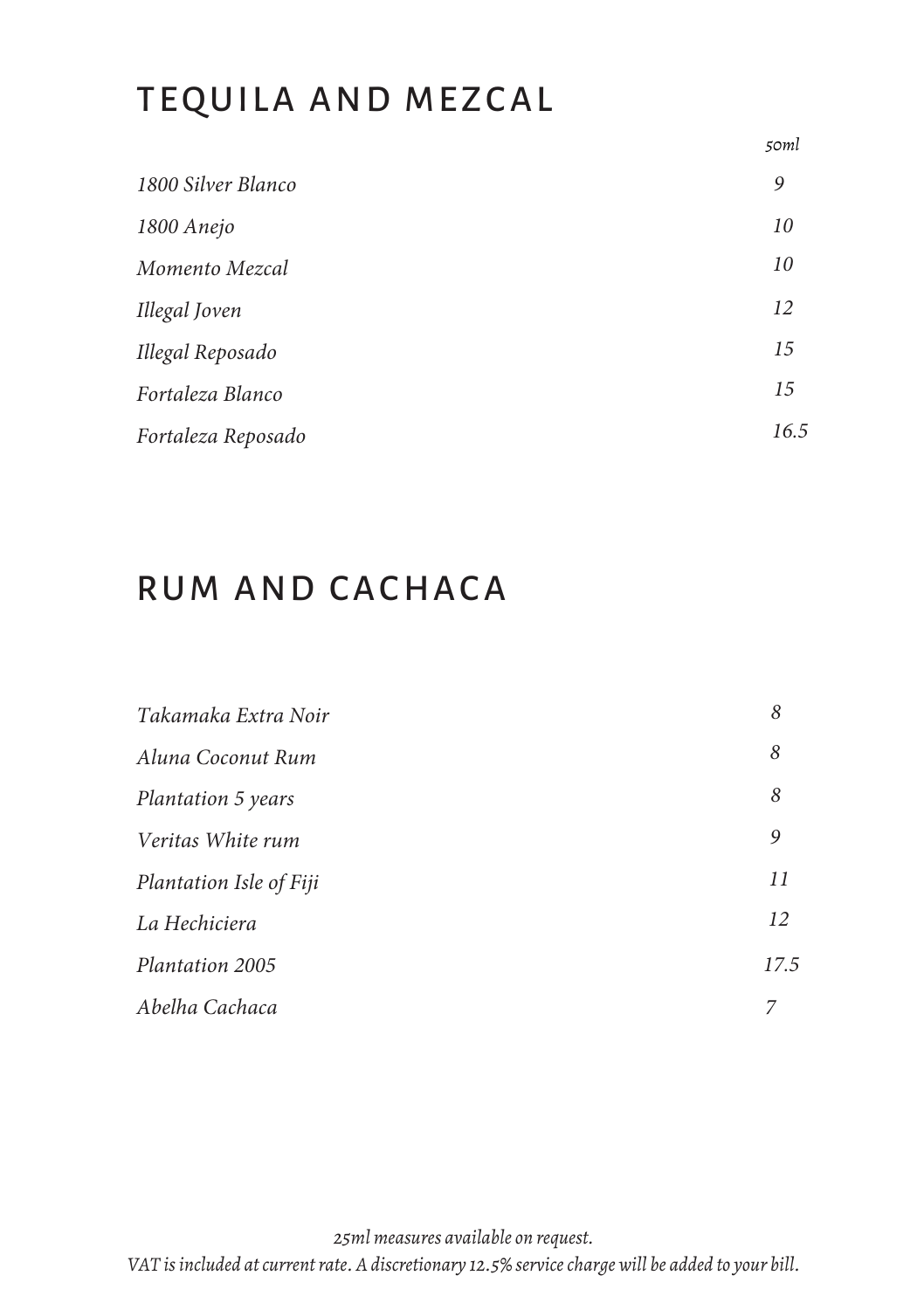# SOFT DRINKS AND JUICES

| Coke, Diet Coke           | 4   |
|---------------------------|-----|
| Ginger Beer               | 3.5 |
| Ginger Ale                | 3.5 |
| Soda water                | 3.5 |
| Peach and Jasmin Soda     | 3.5 |
| Tonic Water, Tonic Light  | 3.5 |
| Homemade Lemonade         | 4   |
| Juices:                   |     |
| Orange, Apple, Cranberry, | 3.5 |

# **COFFEE**

| Single Espresso    | 2.5 |
|--------------------|-----|
| Double Espresso    | 3.5 |
| Latte / Cappuccino | 4   |
| Americano          | 3   |
| Hot Chocolate      | 4   |
| Soya and Oat milk  |     |

**INFUSION** 

*Fresh Mint*

*2.5*

| Belu Still, Sparkling Water | 4.5 |
|-----------------------------|-----|
| (750ml)                     |     |

# BEERS

*Pineapple, Tomato*

| Kirin Ichiban Lager | 7.5 |
|---------------------|-----|
|---------------------|-----|